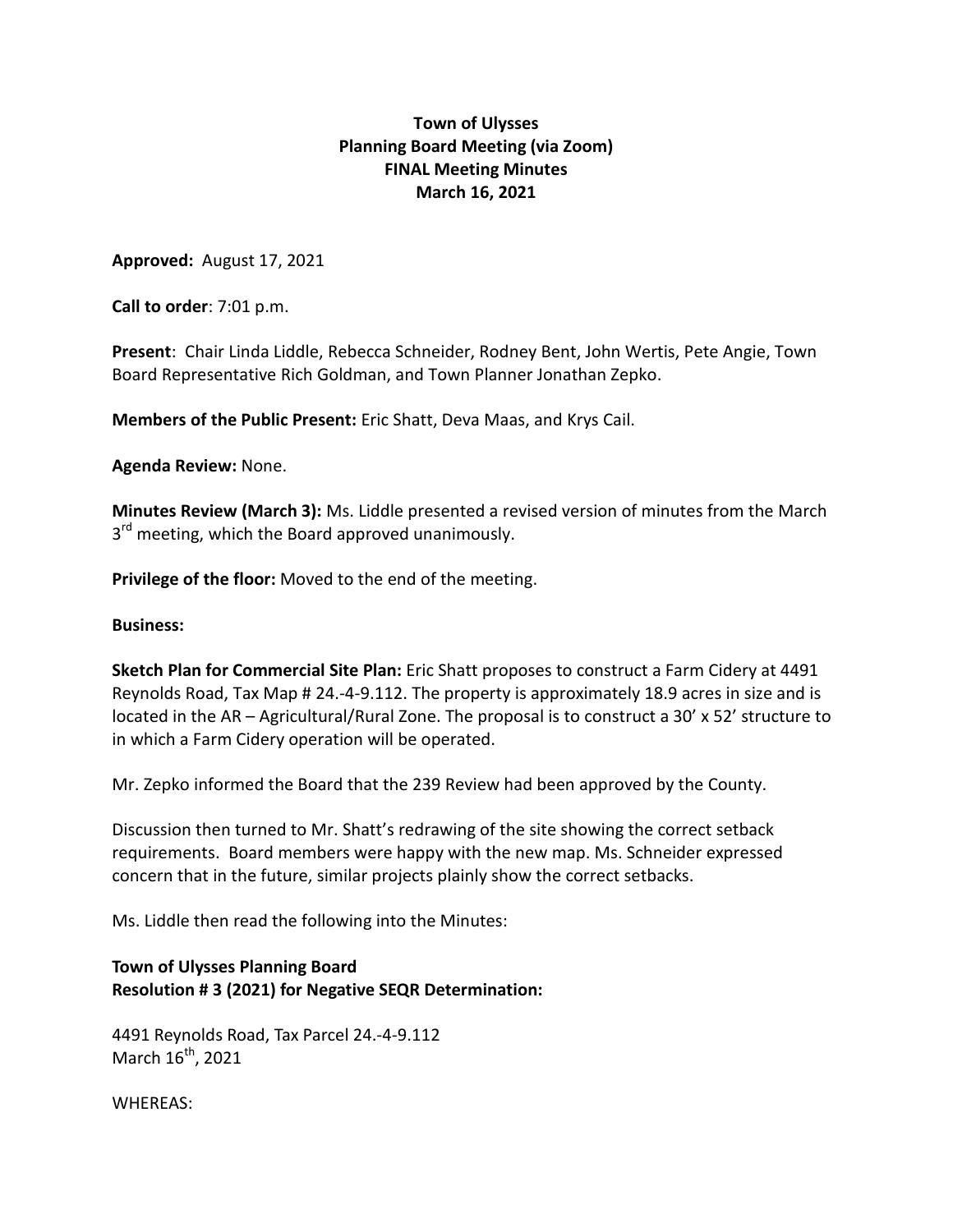1. This is in consideration of a site-plan approval for Redbyrd Orchard's barn and cidery located at 4491 Reynolds Road, Tax parcel 24.-4-9.112. The proposed building is approximately 30 ft. x 52 ft. in size on an approximately 18.9-acre parcel in the Agricultural (AR) zone.

### NOW THEREFORE BE IT RESOLVED:

That after careful consideration of the Full Environmental Assessment Form and evaluation of the possible impacts submitted by staff, the Town of Ulysses Planning Board hereby determines that:

- 1. The action is Unlisted. The Planning Board will act as Lead Agency in an uncoordinated environmental review with respect to the project; and
- 2. There is neither an anticipated increase in traffic nor a significant increase in residential density. With the installation and appropriate management of the waste water holding tank, the project will not result in significant adverse environmental impacts, and makes a negative determination of environmental significance for the reasons set forth in the Environmental Assessment Form, Parts 2 and 3 referenced above, in accordance with the New York State Environmental Quality Review Act for the above referenced action as proposed, and therefore, an Environmental Impact Statement will not be required.

| Member              | Aye | Nay | Abstain |
|---------------------|-----|-----|---------|
| Linda Liddle, Chair | x   |     |         |
| Rodney Bent         |     |     |         |
| Morris Klein        |     |     |         |
| Rebecca Schneider   |     |     |         |
| John Wertis         |     |     |         |
| Pete Angie          | х   |     |         |
|                     |     |     |         |

Ms. Schneider MADE and Mr. Bent SECONDED the MOTION, with voting as follows:

Further discussion of the site map continued. Ms. Schneider requested the language "included hand-written map of the building" be inserted under "Other Application Materials," saying she wanted clear documentation in case anyone questions the Board's decision on setbacks.

Ms. Liddle then read the following into the Minutes: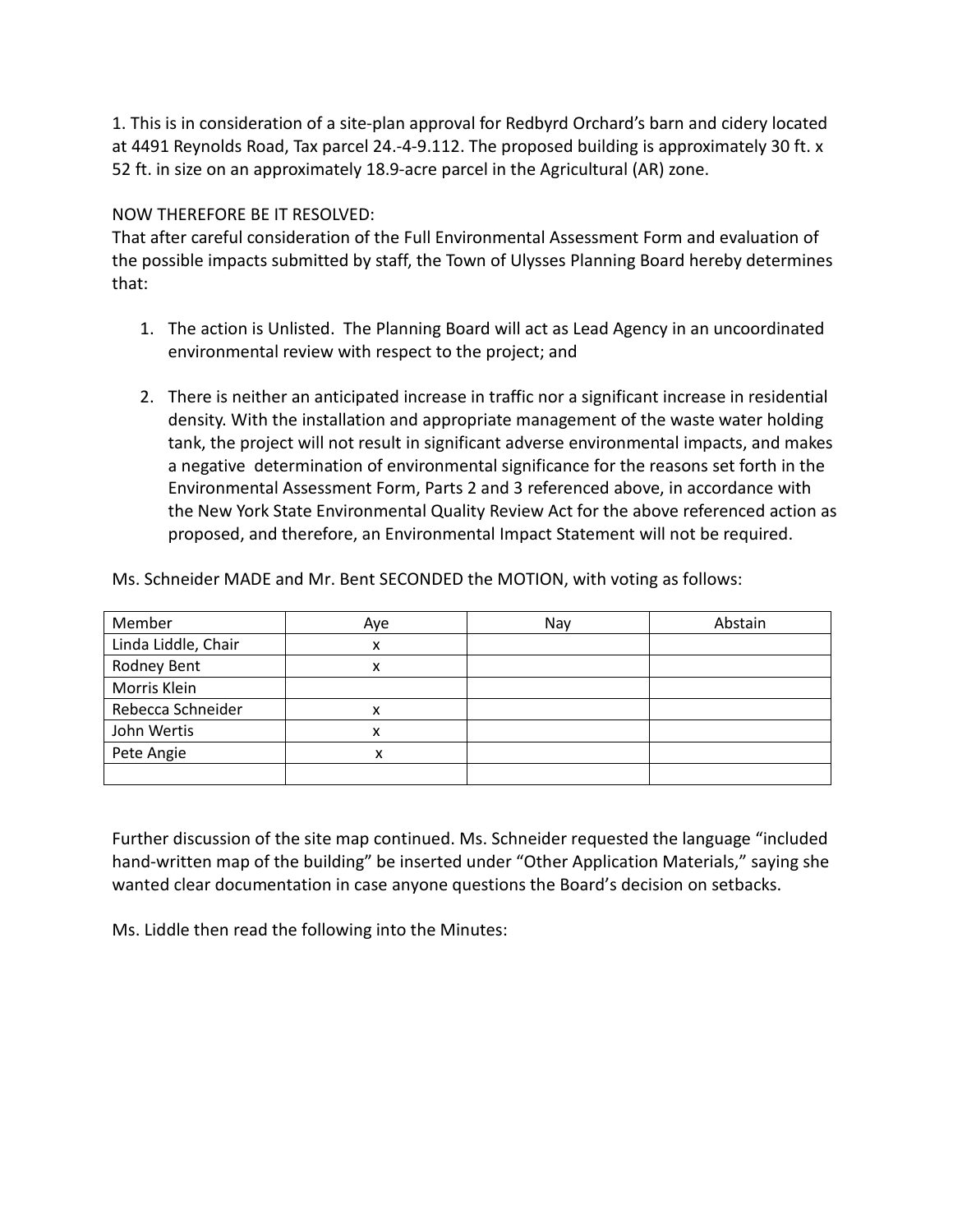# **Town of Ulysses Planning Board Resolution # 4 (2021) for Site-Plan Approval**

4491 Reynolds Road, Tax Parcel 24.-4-9.112. March 16, 2021

## WHEREAS:

1. This is consideration of Site Plan Approval for Redbyrd Orchard barn and cidery located at 4491 Reynolds Road, tax parcel # 24.-4-9.112. The proposed building is approximately 30 ft. x 52 ft. in size on an approximately 18.9 acre parcel in an AR zone.

2. The Planning Board has reviewed and accepted as adequate, application materials including:

- the application,
- narrative,
- survey map dated 8/8/2000,
- Land Lease Agreement modifications,
- Pole barn and waste-water holding tank plans,
- Hand-written map showing location of the building, and
- 239 Review.

3. The Planning Board, acting as lead agency for the project, has issued a Negative Declaration of Significance, pursuant to the New York State Environmental Quality Review Act("SEQRA"), 6 NYCRR Part 617; and

## THEREFORE IT IS HEREBY RESOLVED,

1. That the Planning Board of the Town of Ulysses is hereby following a streamlined checklist for site-plan review for farm operations pursuant to Town of Ulysses Law §212-19 section M and hereby waives a public hearing, having determined from the materials presented that such waiver will result in neither a significant alteration of the purpose of site plan control nor the policies enunciated or implied by the Town; and

2. That the Planning Board of the Town of Ulysses hereby grants conditional Site Plan Approval for the proposed Redbyrd Orchard barn and cidery located at 4491 Reynolds Road, Tax Parcel # 24.-4-9.112, as shown on the application materials. Conditions are as follows:

> a. Any future expansion of the facilities or processing capacity resulting in expansion to the waste-water treatment system will require review by this board.

Mr. Angie then interjected, saying he did not want a resolution to limit what Mr. Shatt and Ms. Maas can do in their own building. After a short discussion, Mr. Zepko told Board members that smaller changes that may not require a full on-site review and could be done in office.

Mr. Wertis then MADE and Ms. Schneider SECONDED the MOTION with voting as follows:

| Member                           | Ave      | Nav | ,,,,,,<br>'Stdii. |
|----------------------------------|----------|-----|-------------------|
| Liddle,<br>Chair<br>.<br>Linda 1 | $\cdots$ |     |                   |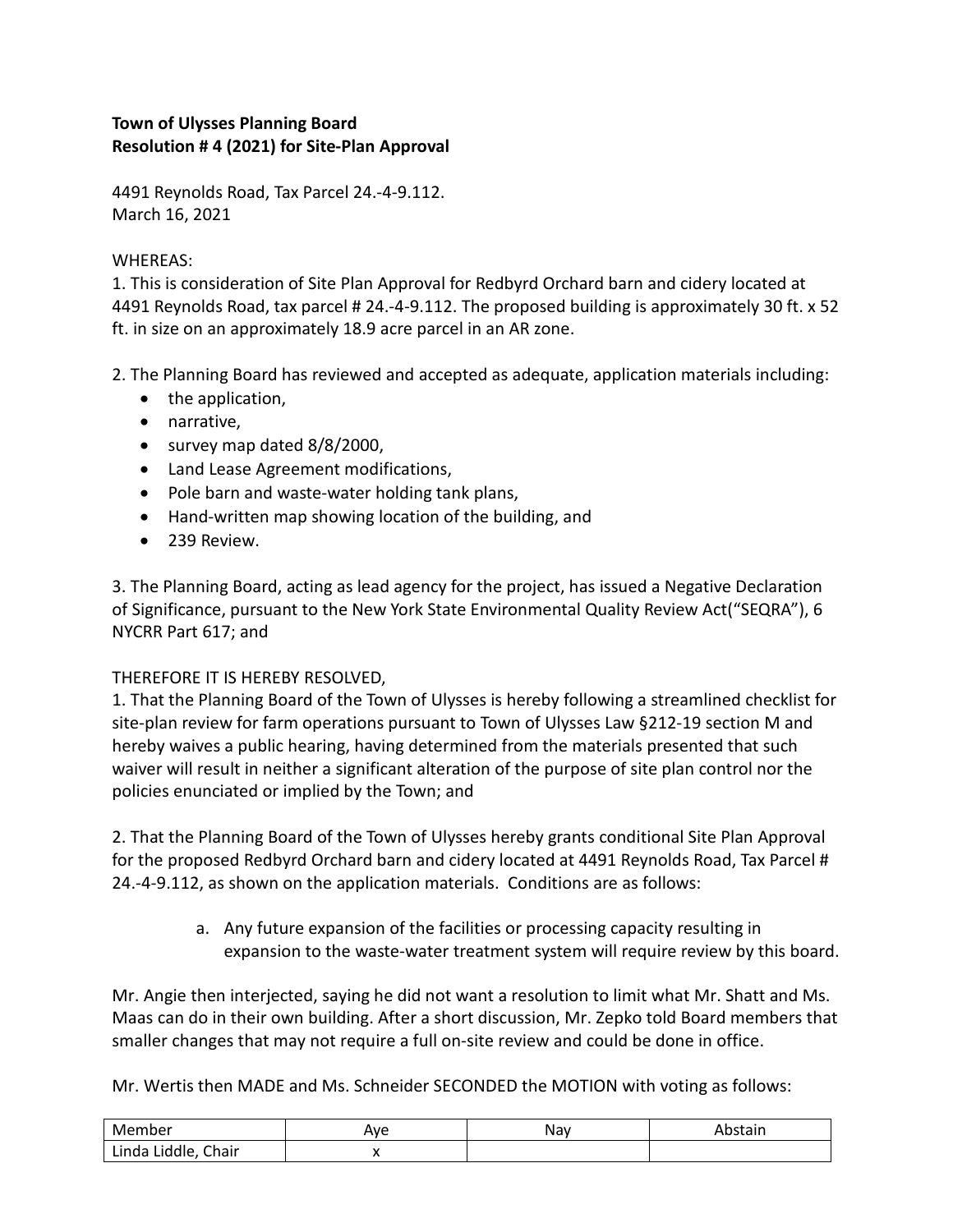| Rodney Bent       | v<br>Λ |  |
|-------------------|--------|--|
| Morris Klein      |        |  |
| Rebecca Schneider | ́      |  |
| John Wertis       | x      |  |
| Pete Angie        | x      |  |
|                   |        |  |

The remainder of the evening's discussion was about the flag-lot provision.

Mr. Wertis presented his proposal, in which he suggested adding the following sentence – the pole of a lot cannot exceed 25% of the lot's total road frontage. Discussion from there focused on whether a maximum limit would encourage or discourage the use of flag lots.

Mr. Wertis said adding a limitation to the definition will actually limit the use of flag lots to get around road frontage, noting that road frontage numbers are a key part of limiting density in and around Ulysses. Ms. Liddle mentioned two recent flag-lot approvals made by the Board, noting that in both cases the plans seemed like a good use of space and allowed the property owners to stay within Ulysses' zoning laws.

Ms. Schneider joined Mr. Wertis's proposal, saying that the Board fails in its mission if it allows property owners to find ways to get around zoning. When asked for feedback, Mr. Zepko pointed out that flag lots are legal uses of land and that Ulysses zoning does require a rather high amount of road frontage. He added that the Planning Board has been allowing undersize lots.

Ms. Liddle asked if Board members felt strongly enough about the issue to present it to the Town Board to be discussed and Board members responded yes. Ms. Liddle then proposed sending part of the discussion to the BZA for feedback. The Board approved the motion unanimously.

## Privilege of the Floor:

Resident Krys Cail spoke to the issue of flag lots as well. Most important to her, Cail stated, was the need for zoning language that did not change every three months or so. She said it was frustrating to try and stay on top of various zoning changes as she considered how to leave her land to her heirs. Ms. Cail added that with more discussion and maybe some training, the "good folks" of the BZA and the Planning Board could get a better understanding of the use of flag lots. She noted that she would prefer all Town boards moved ahead with the mindset of having a comprehensive plan that may get revised now and then but is not constantly tweaked for different projects.

Mr. Angie then asked Mr. Zepko if there was any literature about how flag lots affect communities. Mr. Zepko replied not to his knowledge and pointed out that the purpose of a flag lot is to allow access to back lands and it can be a useful tool. Ms. Liddle summed up saying it would be good to know if restricting pole size helps or hinders zoning law.